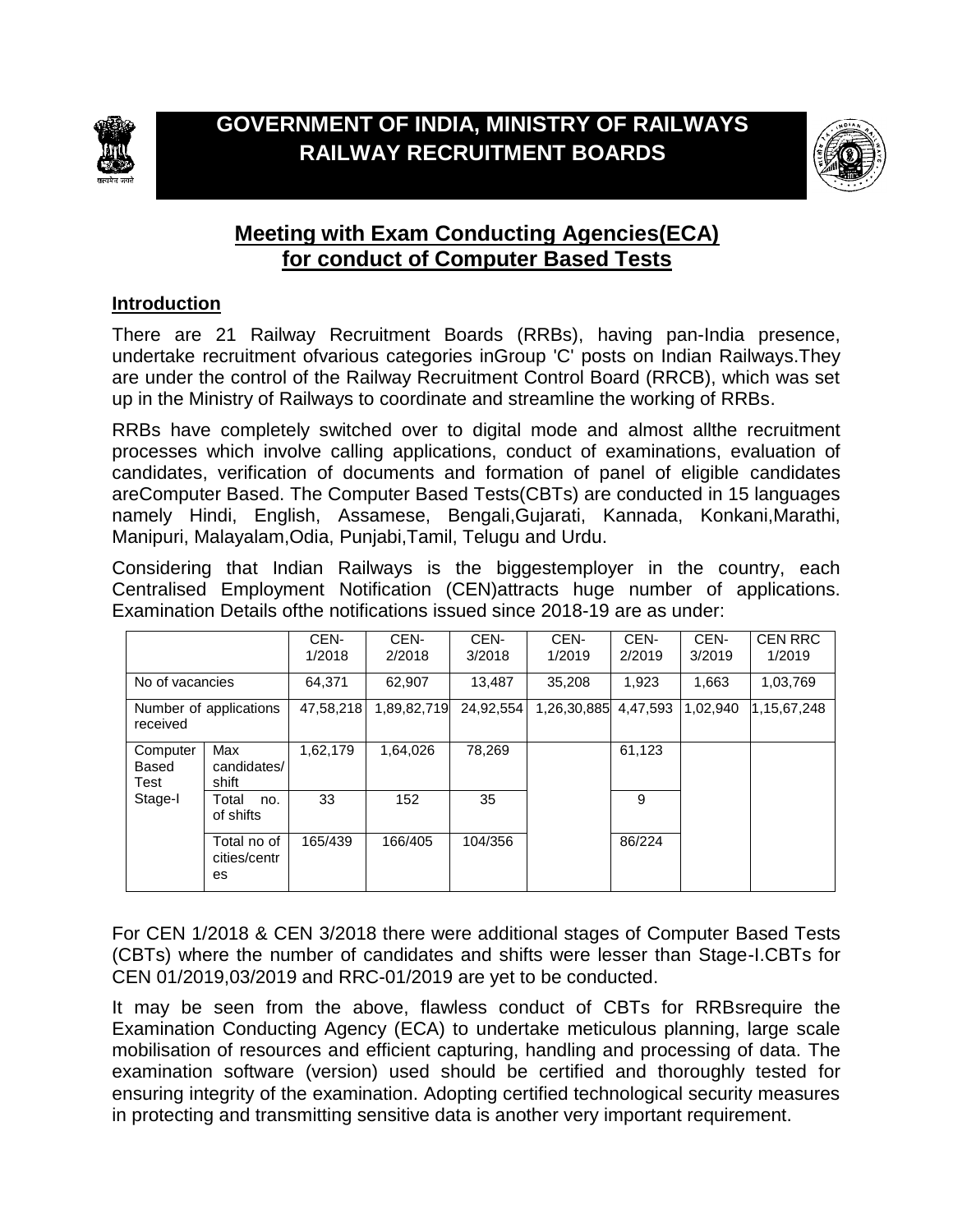### **Activities**

Major activities to be undertaken by ECA for safe conduct of CBTs under multiple shifts are as under:

## **I. Pre Examination**

- 1. Identification, selection and preparation of adequate number of standard venues in major cities and towns for the conduct of Computer Based Tests within stipulated time. These examination centers should have a robust LAN with state of the art networking devices and sufficient power back up to ensure an uninterrupted exam. These examination centers should be within city municipality limits with good road connectivity and meet the parameters set by RRBs.
- 2. Scheduling of candidates to ensure uniform distributionfor multiple shifts and generation of E-Call letters. Special care is required for scheduling of Persons with Benchmark Disability (PwBD) candidates to PwBD friendly venues at accessible locations.
- 3. Pre-audit of all examination venues for parameters such as Zero-Black spot CCTVcoverage, mock testing of the system at full load covering all aspects to avoid failures during examination due to delay in downloading of Question Paper(QP) to primary sever and candidate nodes, buffering issues, taking over by secondary server in case of problem in primary server,interruption in power supply, re-login issues of computer nodes, etc.
- 4. Sending communications to the candidates by e-mail and/or SMS at various stages and providing helpdesk facilities for the candidates.
- 5. Maintain a robust question bank with correct translations and options/answer keys in a safe and secure manner for preparation of adequate number of question sets and automated encrypted administration just before the start of a shift. Further, as scores of candidates are 'Normalized', the difficulty level of QPs in various shifts has to be maintained uniformly.

### **II. During Examination**

End-to-End support including technical, operational, logistic and manpower related for various activities like:

- a. Security & frisking of Candidates
- b. Invigilation in labs
- c. Capturing Biometric of Candidates(photo& thumb impression)
- d. Establishment of a control room at Railway Board and at 21 RRBoffices with robust dashboards for real-time monitoring of examinations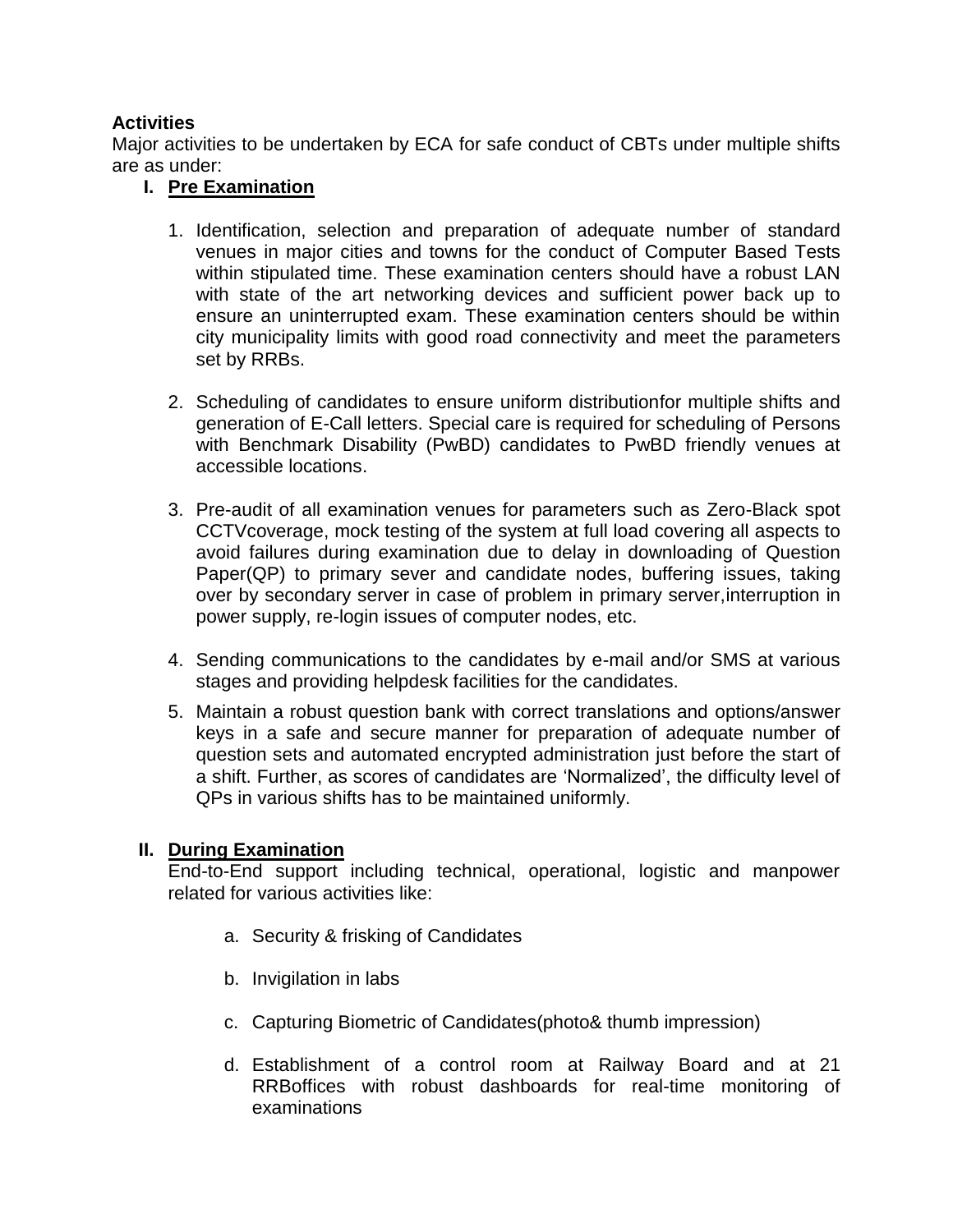- e. Ensure a seamless, secure conduct of examination
- f. Depending on the posts and examination scheme there may be multiple stages of examination some of which are specialized such as Computer Based Aptitude Test, Typing Skill Test, Stenography Test etc.
- g. Storage and transmission of examination logs and other documents in a safe and secure mode within prescribed time frame

#### **III. Post Examination**

- a. Processing the objections received from candidates with regard to questions/answer keys
- b. Timely submission of examination result to RRBs as per the approved merit list preparation Protocol
- **c.** Support RRBs duringDocument Verification as regards biometric validation, candidate documents etc.
- d. For the entire exam process, supplying the requisite information to RRB for replying to RTI queries,Court cases etc.related to questions/answer keys and other activities performed by them on behalf of RRBs.

#### **Meeting Agenda**

Before inviting open tender for finalization of ECA,it is proposed to have an interaction with the prospective bidders to know about their credentials and methodology of conducting CBT**on 25th September 2019 at 10.30 Hrs. in the Ministry of Railways, Conference Hall, 2nd Floor, Railway Board, Rail Bhawan, New Delhi**.

Every company will be given a slot of 10minutes only. They will be calledone after the other in alphabetical order for Power-Point presentation covering the following aspects very briefly:-

- 1. Introduction of Bidder Company, Strength and Capability of Bidderfor conduct of Computer Based Tests (CBTs).
- 2. Experience of conducting CBTs in the past.
- 3. Quality, Information Safety and Security certifications available for the:
	- a. Organization,
	- b. Data centre(owned/hired)and for the
	- c. Examination Software proposed to be deployed.
- 4. CBT conducting application, Software testing methodology (In house/External):-